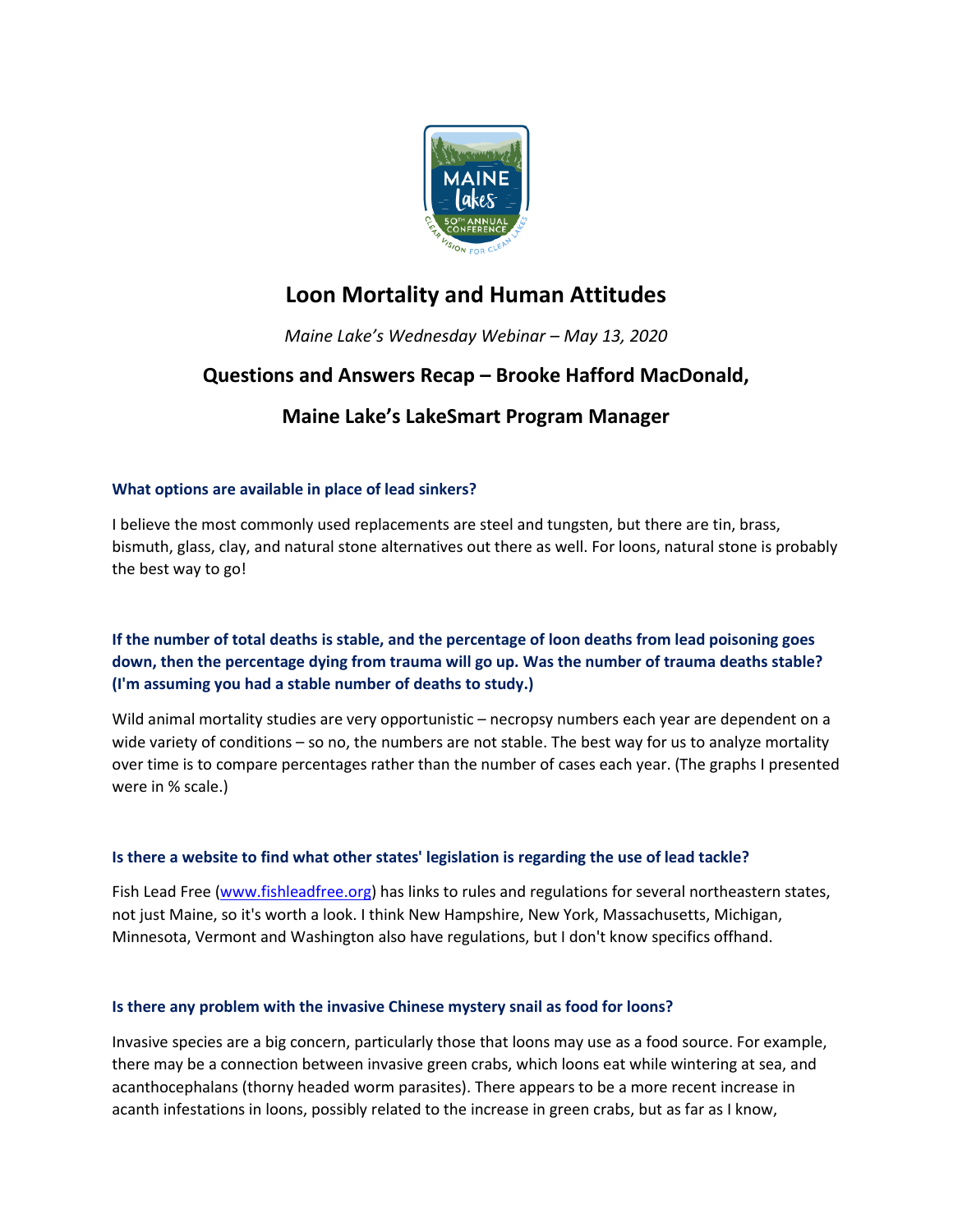evidence of this has not been published. Snails are not a "normal" food source for loons (they tend to eat them only when they are too sick to fish and are hanging out in the shallows), so I'm not sure what kind of impact they may have. That said, Chinese mystery snails are definitely on our radar.

#### **How can we obtain a PDF flyer to send to our members?**

I don't have a PDF flyer based on this particular study, but sharing the [fishleadfree.org/me](http://fishleadfree.org/me) website with your members would be a great start!

## **I know our focus today is on loons but what about other birds of prey? Any information about lead tackle and its impact one eagles or osprey?**

Yes, evidence of lead poisoning from lead fishing tackle has been found in both eagles and ospreys. Lead tackle has been found in many other fish-eating species too, such as herons, egrets, and pelicans; and grit eaters like swans and ducks. It has even been found in painted and snapping turtles.

## **We see the eagles dive bombing loons often on our lake. Is eagle predation on chicks a significant cause of loon mortality?**

Yes, eagles are definitely a problem for loon chicks, and they harass adult loons, too. There is also evidence that they kill and feed on adults. We don't see very many chicks in the necropsy lab, likely because they are small and are easily taken off the lake by predators, so I can't comment on statistical significance – but we certainly know it exists.

## **I read a paper several years ago about how the lobster industry keeps other lobster fisherpeople in check through kind of a "peer pressure" (if you will). This was in Maine. Would that type of thing work with fishermen/women and lead?**

"Peer pressure" sure sounds like an establishment (or enforcement?) of a social norm! Social norms are often very influential – there is evidence in the literature that they can be more influential than educational campaigns or the presentation of scientific evidence. Sometimes people respond better to their friends and peers than they do to people who they have little connection to (organizations, researchers, "people from away"). It is definitely worth further investigation.

### **Is there anyone looking at jet skis – or are they considered "boats"? They move so much more quickly and must sound quite different underwater.**

Yes, when we refer to "boat strikes" or "blunt force trauma," that may also include jet skis. I have had lake users tell me they have witnessed jet skis hitting loons.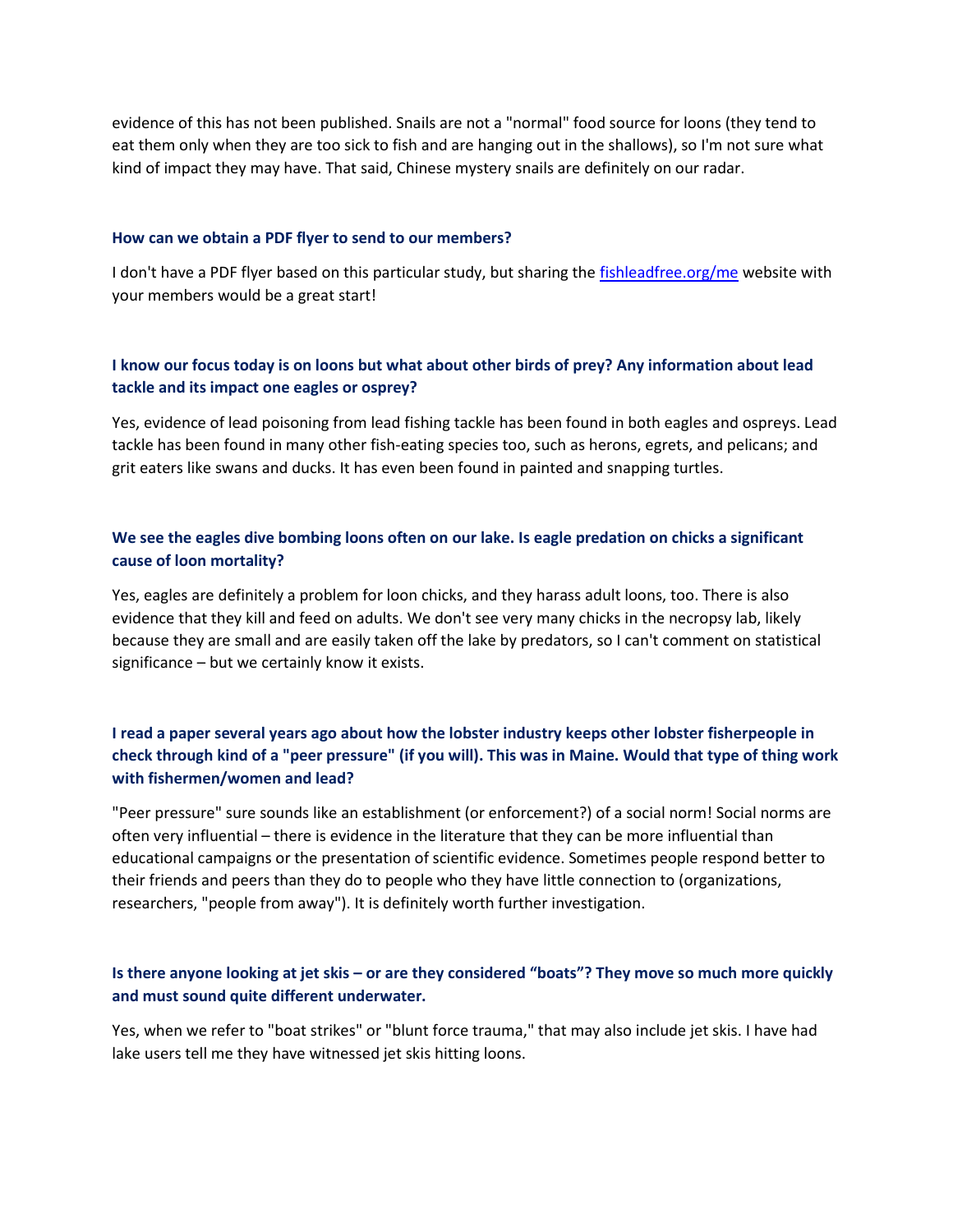#### **Are there any laws/penalties about hitting a loon with a boat?**

Loons are protected under the U.S. Migratory Bird Act, which prohibits intentional killing or harassment.

#### **What is the mortality percentage for loons killing loons compared to the other forms of mortality?**

Loon-related trauma accounts for roughly 2-3 percent of cases, where other CODs, such as lead and blunt force trauma, account for 20-25 percent.

#### **Do you find painted lead tackle with the paint abraded off in the gizzard of loons?**

There is unpublished evidence that digestive fluids and the grinding action of the gizzard erodes paint quickly, so by the time a loon comes into the lab the paint has likely worn off. I have never found lead tackle inside a gizzard with paint still intact, but perhaps Dr. Mark Pokras has – he has necropsied thousands of common loons!

**You mentioned 2019 necropsy work is currently ongoing. When can we expect to see these results? Little Sebago is awaiting results from 2 young chicks deaths last season where there were no outward signs of trauma.**

Necropsies for 2019 did not begin until just a few months ago, and staff availability is very limited. Unfortunately, that work has also been postponed due to the pandemic. We are hoping for the 2019 necropsies to be completed by the end of the year.

#### **Where are the most loons and on which lakes?**

For the most up to date information about loon numbers in Maine, please visit the Maine Audubon website loon count data[: https://www.maineaudubon.org/projects/loons/annual-loon-count/](https://www.maineaudubon.org/projects/loons/annual-loon-count/)

#### **How many loons die of old age?**

While we can age chicks and immature loons based on their plumage, it is nearly impossible to age an adult unless it is banded. We do know that wild loons can have a fairly long lifespan (20+ years). My guess is that when they get older and weak they become more susceptible to disease and predation and do not actually die of old age. It's hard to say!

#### **Was LD730 the first lead tackle legislation and was it done in 2003?**

The first lead tackle legislation in Maine was enacted in 2002, and LD730 was passed in 2013 (but rolled out in several stages over time).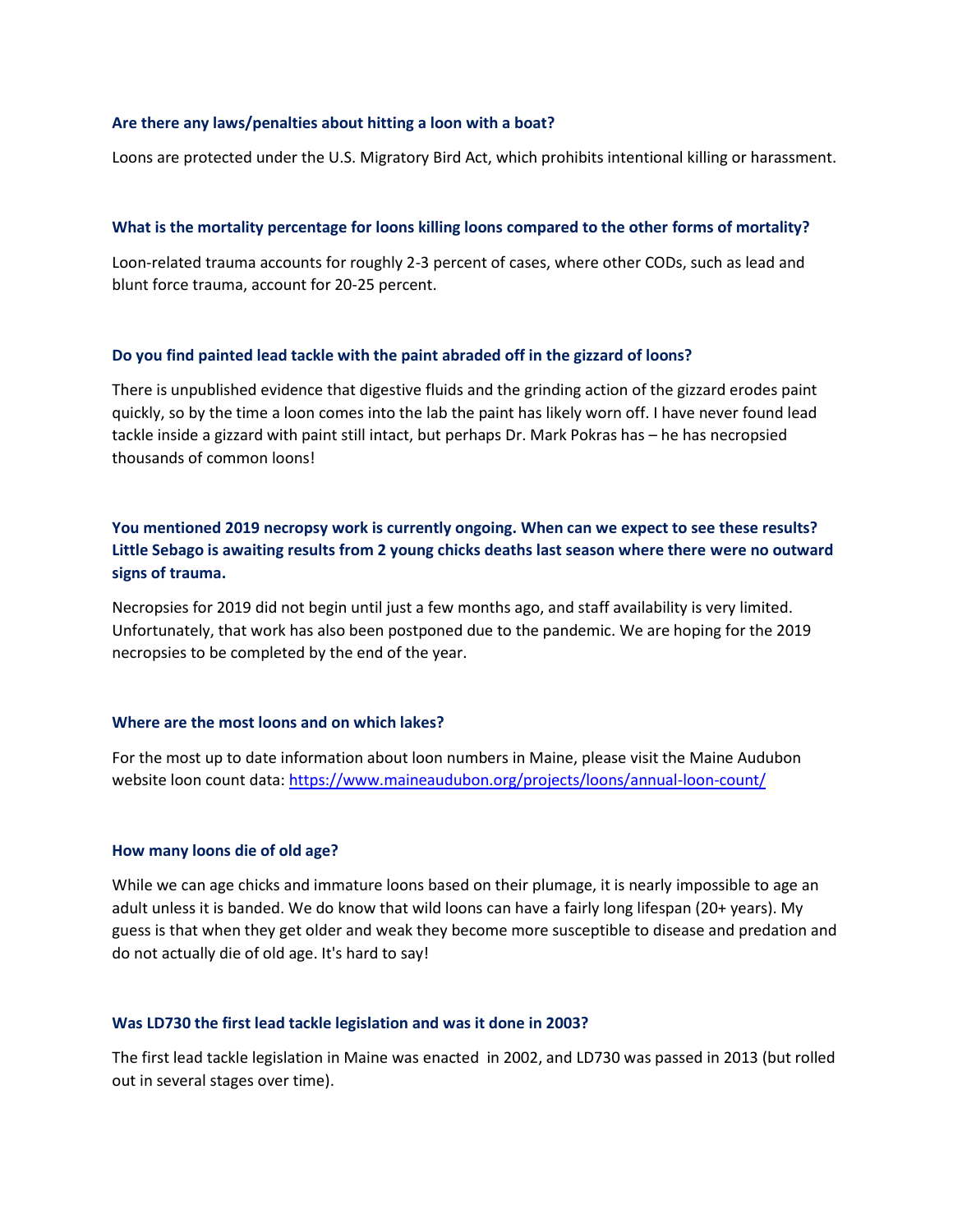#### **How difficult was it to get the lead free legislation passed?**

Lead tackle legislation is often met with a fair amount of resistance – there are many people out there who are against strengthening regulations. By 2013, however, Maine had a lengthy mortality dataset and the Maine Audubon report as solid, science-based evidence. This certainly helped pass LD730.

## **We are in the process of conducting a four-year loon survey and study on Great Pond and Long Pond by the Belgrade Lakes Association. We are very concerned by the limited number of chicks. And thoughts on this topic?**

Loons generally have very low reproductive numbers (0.5 chicks live to fledge per year per pair, or one every other year). And if you look at the Maine Audubon loon count, there are far fewer chicks than adults. That said, sometimes it's perplexing to have loon pairs (and seemingly good habitat) on the lake, yet not see very many chicks survive. If eggs aren't hatching or are breaking too easily, it could be a heavy metal issue or maybe the adults are being driven off the nests and abandoning them. If chicks aren't surviving it could be that there are a high number of predators. If I am correct, you have Lee Attix leading the effort? If so, he is an experienced, trusted biologist and a great person to help you solve the mystery.

## **Are you able to survey the population of lake homeowners that live out of state for some part of the year?**

Yes, we did ask if they were full-time or part-time Maine residents. There were far more full-time residents who responded to the survey, likely because it was sent out during the fall/winter, so we were unable to compare the two samples.

**This is just an observation, not a question. We live right on the lake and have noticed over time an increased use of personal, fast boats, such as jet-skis. These go very fast, which do not allow adult loons and certainly not chicks to get out of the way.**

Yes, unfortunately I have heard similar stories several times.

#### **Are there some effective educational materials available that we could use here in Wisconsin?**

Yes! Northland College in Wisconsin has LoonWatch - check out their website for information about loons/lead in that area, information about Loon Appreciation Week, how to buy posters and signs, and a lot more:<https://www.northland.edu/centers/soei/loonwatch/>